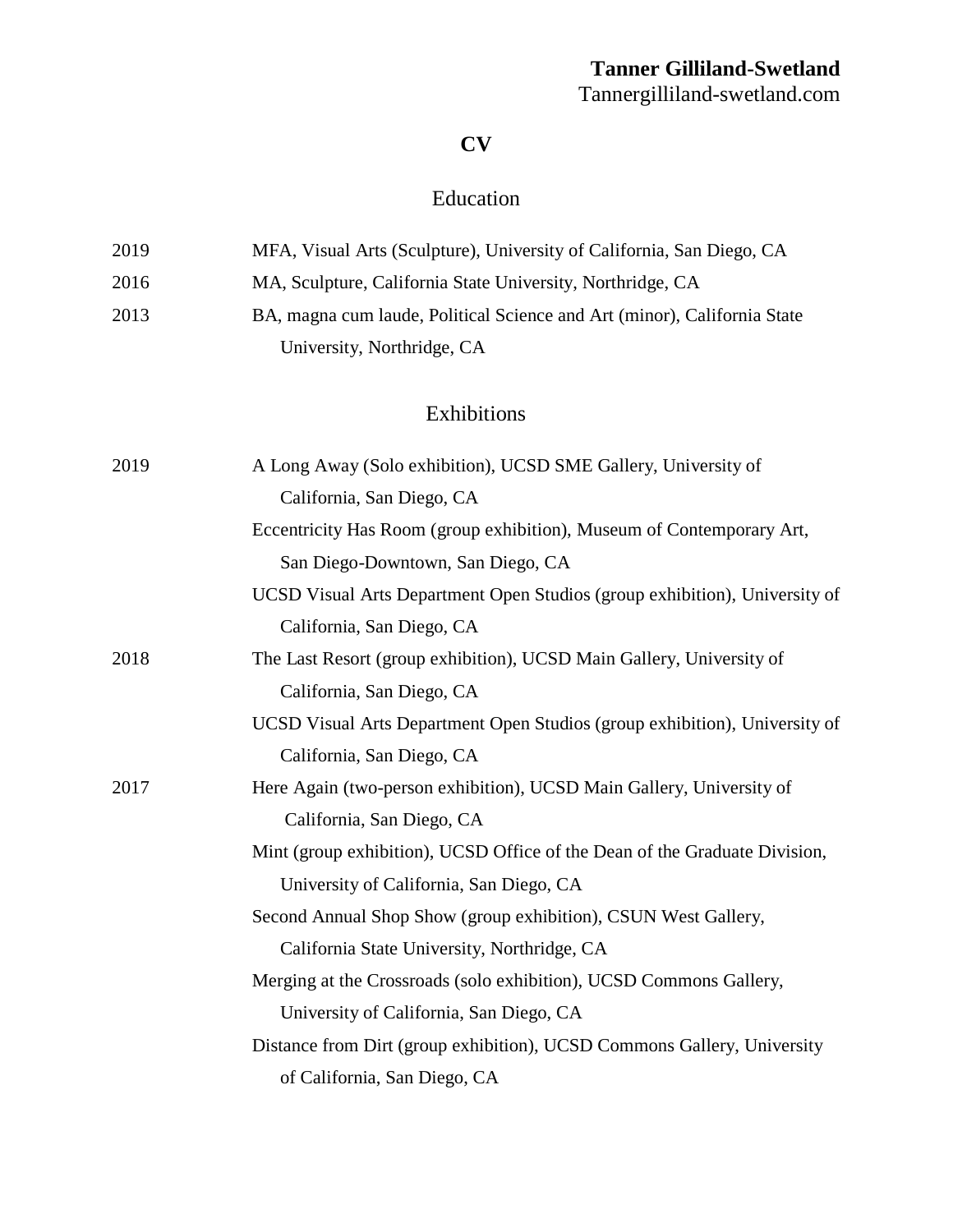|      | UCSD Visual Arts Department Open Studios (group exhibition), University of  |
|------|-----------------------------------------------------------------------------|
|      | California, San Diego, CA                                                   |
|      | Greater Los Angeles Master of Fine Arts Exhibition (GLAMFA) (juried)        |
|      | (group exhibition), CSULB Werby Gallery, California State University,       |
|      | Long Beach, CA                                                              |
| 2016 | Paperweight Biennale II (group exhibition), UCSD SME Gallery, University    |
|      | of California, San Diego, CA                                                |
|      | MA/MFA Graduate Exhibition (group exhibition), CSUN Main Gallery,           |
|      | California State University, Northridge, CA                                 |
|      | CSUN MA/MFA Open Studios (group exhibition), California State               |
|      | University, Northridge, CA                                                  |
|      | Inches and Forever (two-person exhibition), Shed Gallery, California State  |
|      | University, Northridge, CA                                                  |
|      | First Annual Shop Show (group exhibition), CSUN West Gallery, California    |
|      | State University, Northridge, CA                                            |
|      | Annual Juried Art Student Exhibition (juried) (group exhibition), CSUN Main |
|      | Gallery, California State University, Northridge, CA                        |
|      | It's a Small World After All (group exhibition), CSUN Shed Gallery,         |
|      | California State University, Northridge, CA                                 |
| 2015 | Clay: In Many Forms (group exhibition), CSUN Shed Gallery, California State |
|      | University, Northridge, CA                                                  |
|      | CSUN Painting Guild's Meet the Guild (juried) (group exhibition), CSUN      |
|      | West Gallery, California State University, Northridge, CA                   |
|      | CSUN MA/MFA Open Studios (group exhibition), California State               |
|      | University, Northridge, CA                                                  |
|      | Annual Juried Art Student Exhibition (juried) (group exhibition), CSUN Main |
|      | Gallery, California State University, Northridge, CA                        |
|      | CSUN Painting Guild Spring Juried Show (juried) (group exhibition), West    |
|      | Gallery, California State University, Northridge, CA                        |
| 2014 | CSUN Ceramics Guild Showcase (group exhibition), West Gallery, California   |
|      | State University, Northridge, CA                                            |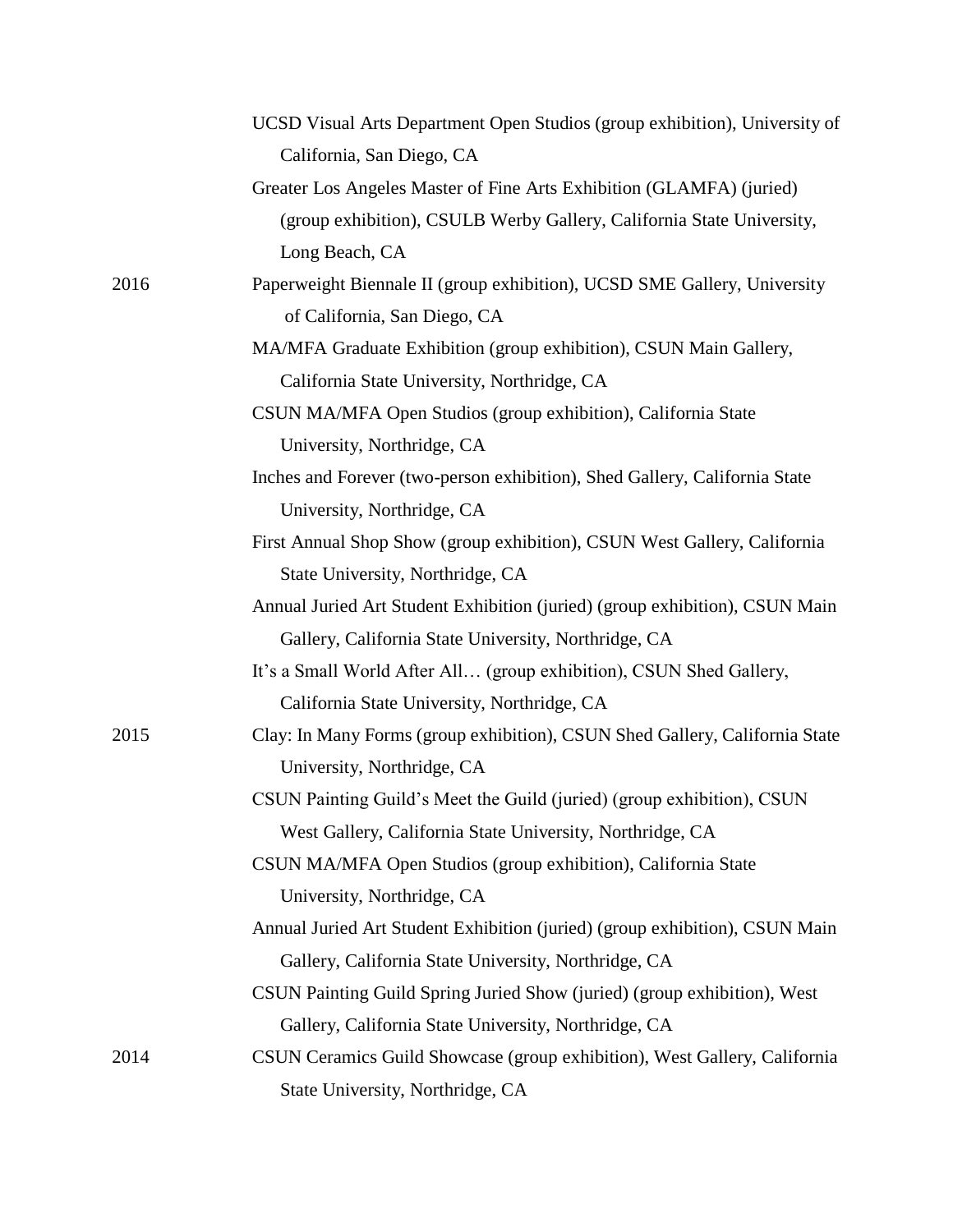|      | In-Tandem (collaborative group exhibition), Shed Gallery, California State    |
|------|-------------------------------------------------------------------------------|
|      | University, Northridge, CA                                                    |
|      | Sharing Alone (solo exhibition), Shed Gallery, California State University,   |
|      | Northridge, CA                                                                |
|      | Meet the Guild (group exhibition), West Gallery, California State University, |
|      | Northridge, CA                                                                |
|      | Revolving Gallery (group exhibition), Art Advisement Office, California State |
|      | University, Northridge, CA                                                    |
|      | Annual Juried Art Student Exhibition (juried) (group exhibition), CSUN Main   |
|      | Gallery, California State University, Northridge, CA                          |
| 2013 | Mark Making (juried) (group exhibition), West Gallery, California State       |
|      | University, Northridge, CA                                                    |
|      | Annual Juried Art Student Exhibition (juried) (group exhibition), CSUN Main   |
|      | Gallery, California State University, Northridge, CA                          |
|      | Sculpture Organization Art Show (group exhibition), West Gallery, California  |
|      | State University, Northridge, CA                                              |
|      | Painting Guild Spring Juried Exhibition (juried) (group exhibition), West     |
|      | Gallery, California State University, Northridge, CA                          |
|      | Revolving Gallery (group exhibition), Art Advisement Office, California State |
|      | University, Northridge, CA                                                    |
| 2012 | Ceramics Guild Art Show (juried) (group exhibition), West Gallery,            |
|      | California State University, Northridge, CA                                   |
| 2010 | Annual Juried Art Student Exhibition (juried) (group exhibition), CSUN Main   |
|      | Gallery, California State University, Northridge, CA                          |
|      |                                                                               |

## Experience

| Spring $2019$ | Teaching Assistant, Sixth College Culture, Art and Technology Writing |
|---------------|-----------------------------------------------------------------------|
|               | Program, University of California, San Diego, CA (CAT 3C Future of    |
|               | Love)                                                                 |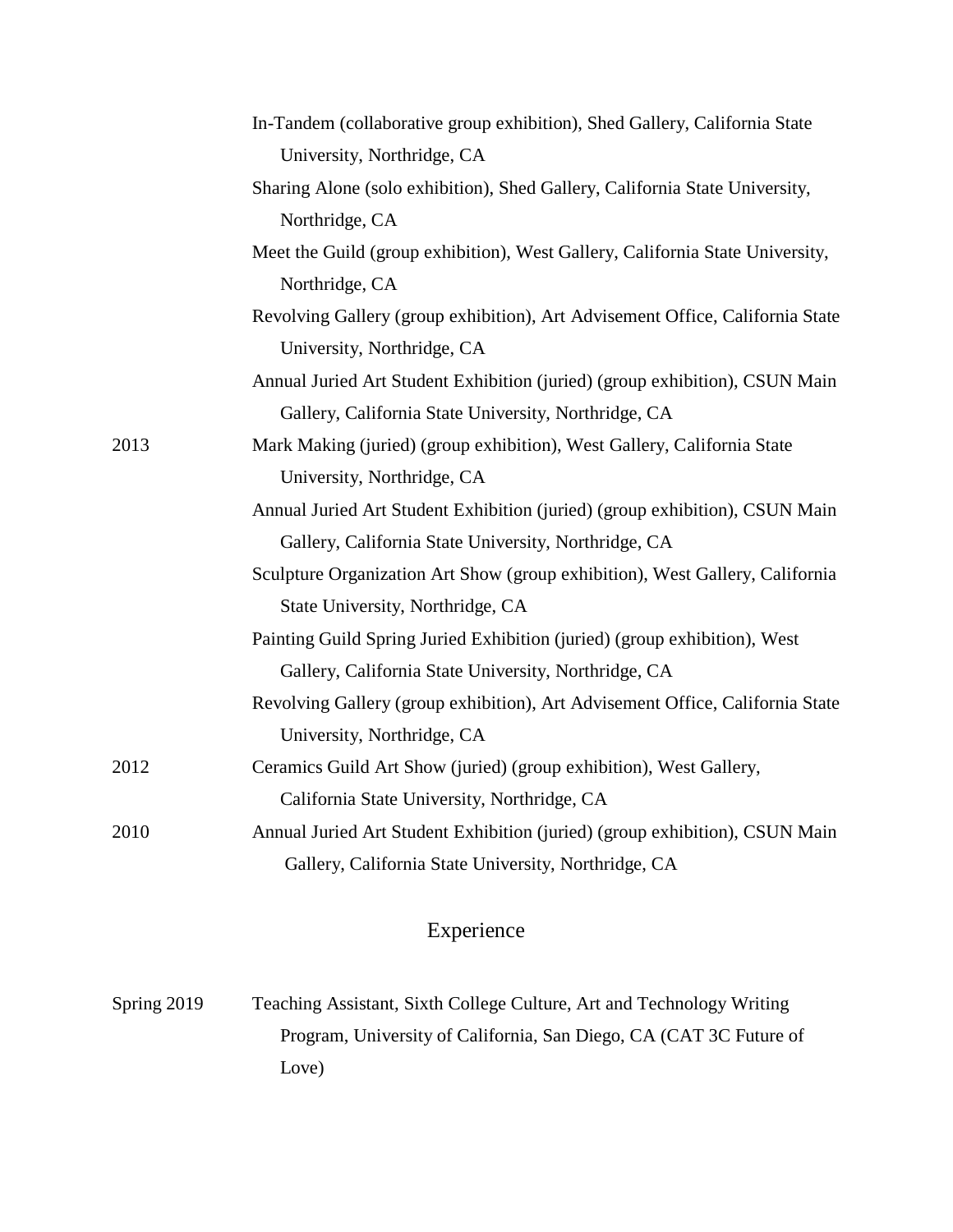| Winter 2019      | Teaching Assistant, Sixth College Culture, Art and Technology Writing        |
|------------------|------------------------------------------------------------------------------|
|                  | Program, University of California, San Diego, CA (CAT 2D Media-Made          |
|                  | America: America's Small Screen Geographies)                                 |
| <b>Fall 2018</b> | Teaching Assistant, Sixth College Culture, Art and Technology Writing        |
|                  | Program, University of California, San Diego, CA (CAT 1F Sacred Space        |
|                  | Formation)                                                                   |
| Spring 2018      | Teaching Assistant, Department of Visual Arts, University of California, San |
|                  | Diego, CA (Introduction to Public Culture)                                   |
| Winter 2018      | Teaching Assistant, Department of Visual Arts, University of California, San |
|                  | Diego, CA (Introduction to Visual Arts)                                      |
| Fall 2017        | Teaching Assistant, Department of Visual Arts, University of California, San |
|                  | Diego, CA (Introduction to Art Making: Two-Dimensional Practices)            |
| Spring 2017      | Teaching Assistant, Department of Visual Arts, University of California, San |
|                  | Diego, CA (Introduction to Art Making: Three-Dimensional Practices)          |
| Winter 2017      | Teaching Assistant, Department of Visual Arts, University of California, San |
|                  | Diego, CA (Structures of Art)                                                |
| 2016-2018        | UCSD Graduate Student Association, University of California, San Diego,      |
|                  | CA (Department of Visual Arts graduate student representative)               |
| 2015-2016        | Graduate Assistant, Mike Curb College of Arts Media and Communication,       |
|                  | California State University, Northridge, CA (Beginning and                   |
|                  | Intermediate/Advanced Sculpture)                                             |
| 2015             | Graduate Assistant, Mike Curb College of Arts Media and Communication,       |
|                  | California State University, Northridge, CA (Bronze Casting)                 |
| 2013-2016        | CSUN Ceramics Guild, California State University, Northridge, CA (member)    |
|                  | $(t$ reasurer 2014)                                                          |
| 2012-2016        | CSUN Sculpture Organization, California State University, Northridge, CA     |
|                  | (member) (treasurer 2015-2016)                                               |
| 2010-2016        | Student Assistant, California State University, Northridge, CA (CSUN Special |
|                  | <b>Collections and Archives)</b>                                             |